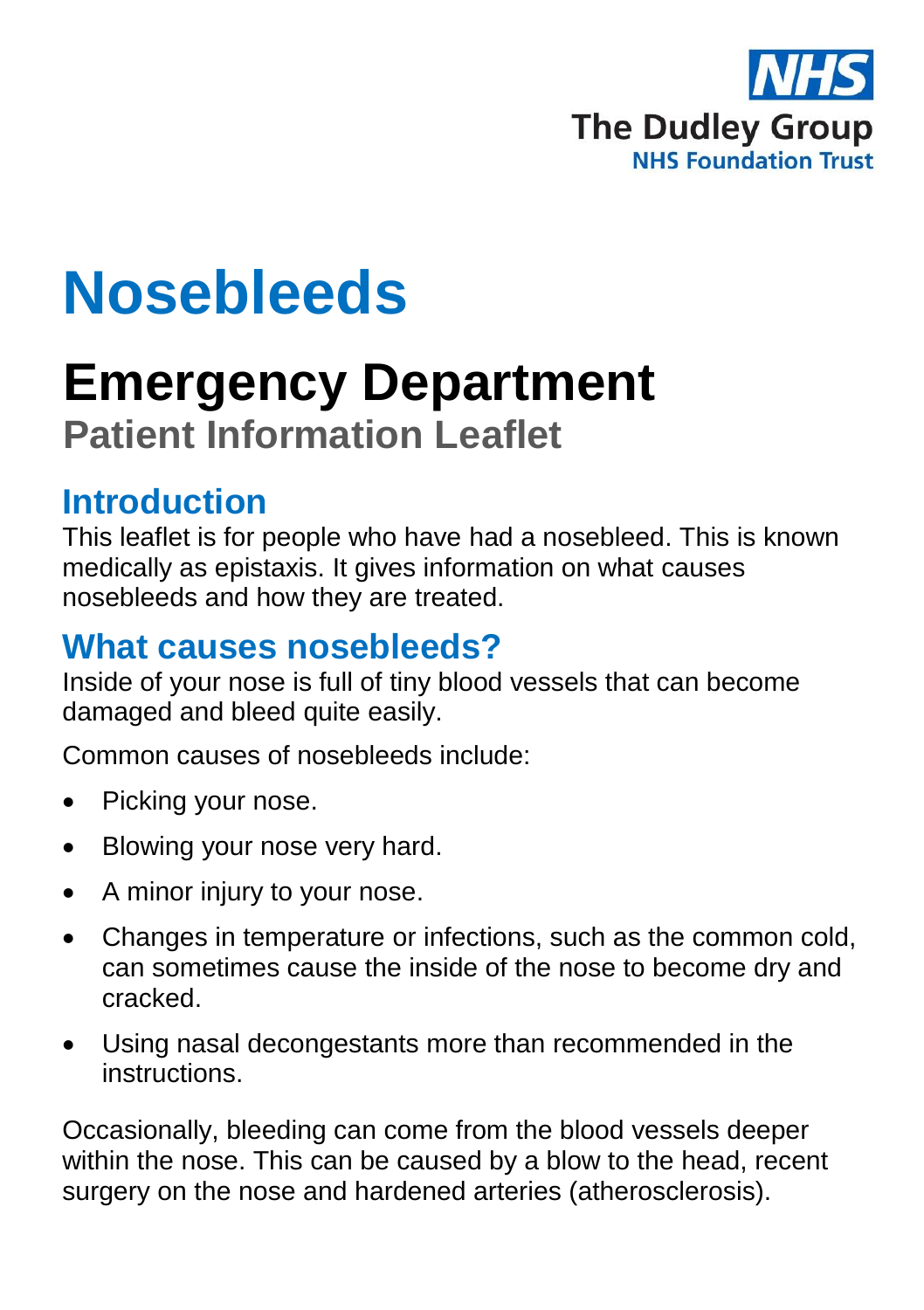## **Are nosebleeds serious?**

Nosebleeds are not usually serious. However, occasionally the bleeding can be so heavy that it goes into back of nose and down into throat, producing clots. When this occurs, it is very important to slow/stop the bleeding (described in the section 'How are they treated') and go to the nearest emergency department.

### **How are they treated?**

#### **To stop a nosebleed:**

- Sit down and firmly pinch the soft part of your nose, just above your nostrils, for at least 10 to 15 minutes.
- Lean forward and breathe through your mouth. This will make sure blood drains down your nose instead of down the back of your throat.
- Place an ice pack or bag of frozen vegetables covered by a towel on the bridge of your nose.
- Stay upright, rather than lying down. This will reduce the chance of blood going down the back of nose into the throat.
- Do not put anything in your nose to stop the bleeding e.g. cotton wool. It will not work and may start the bleeding again when removing it.

If the bleeding eventually stops, you will not usually need medical treatment. However, in some cases you may need further treatment from your GP or in hospital.

#### **When do I need medical treatment?**

Contact your GP or call NHS 111 if:

• The bleeding does not stop and you are taking a blood-thinning medicine (anticoagulant) such as warfarin, or have a clotting disorder such as haemophilia.

 $\mathfrak{D}$ 

- You have symptoms of anaemia such as heart palpitations, shortness of breath and a pale complexion.
- A child under two years of age has a nosebleed.
- You have nosebleeds regularly.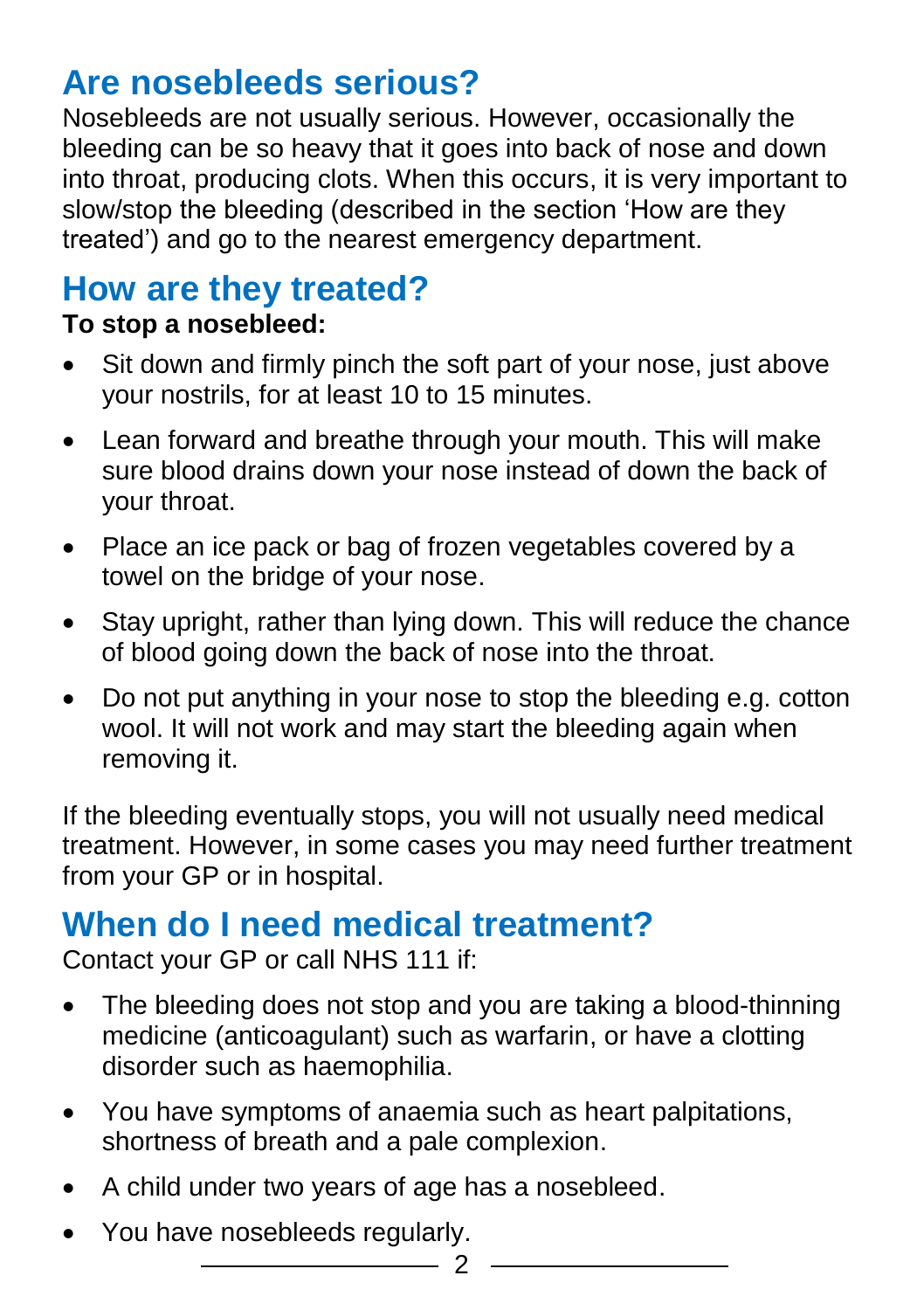#### **Go to your nearest emergency department (A&E) if:**

- The bleeding carries on for longer than 20 minutes.
- The bleeding is heavy and you have lost a lot of blood.
- You have blood passing into the back of your nose which is flowing into your throat.
- You swallow a large amount of blood that makes you vomit (be sick).
- The nosebleed started after a serious injury, such as a car crash.

## **How do I care for myself at home?**

Things you can do to prevent nosebleeds include:

- Avoid picking your nose and keep your fingernails short.
- Blow your nose as little as possible and only very gently.
- Regularly apply petroleum jelly (such as Vaseline) to the inside of your nostrils to keep the inside of your nose moist.
- Wear a head guard during activities in which your nose or head could get injured.
- Always follow the instructions that come with nasal decongestants.

Please note that if you have frequent or heavy nosebleeds, you should get a check-up with your GP as it may mean you have a more serious health problem, such as high blood pressure or a blood clotting disorder.

A lot of bleeding over a long period of time can also lead to further problems such as anaemia.

If your GP thinks you have a more serious problem that is causing your nosebleeds, he/she may refer you to an ear, nose and throat (ENT) specialist for further tests.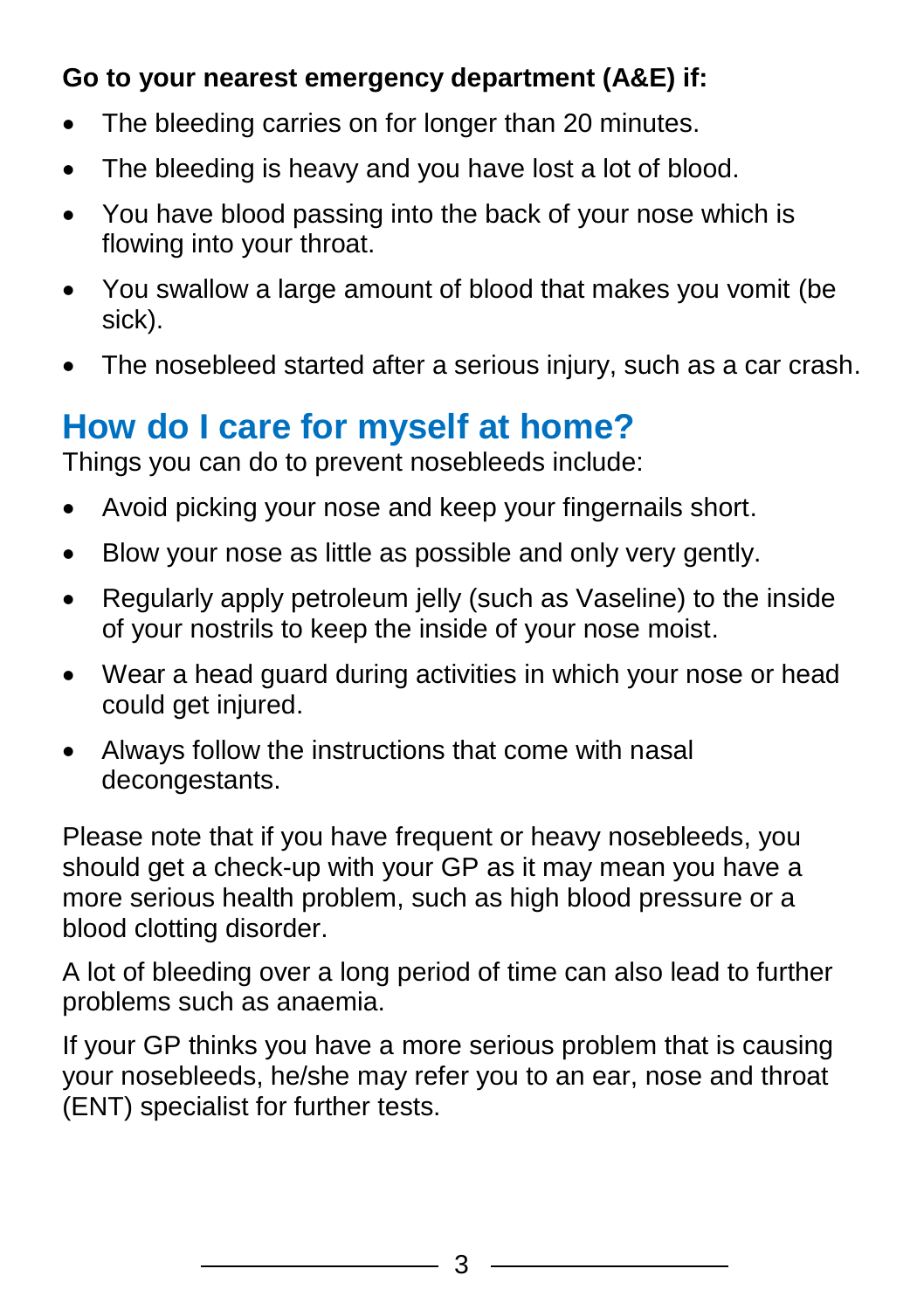#### **Follow-up care**

When you leave the Emergency Department, the healthcare practitioner will tell you whether you need to see your GP, an ENT specialist or whether you do not need any follow-up care.

## **Can I find out more?**

You can find out more from the following weblink:

#### **NHS Choices**

<http://www.nhs.uk/conditions/Nosebleed/Pages/Introduction.aspx>

If you have any questions, or if there is anything you do not understand about this leaflet, please speak to one of our nurses. If you need help when you return home, please contact your GP.

#### **This leaflet can be downloaded or printed from:** http://dgft.nhs.uk/services-and-wards/accident-emergency/

If you have any feedback on this patient information leaflet, please email dgft.patient.information@nhs.net